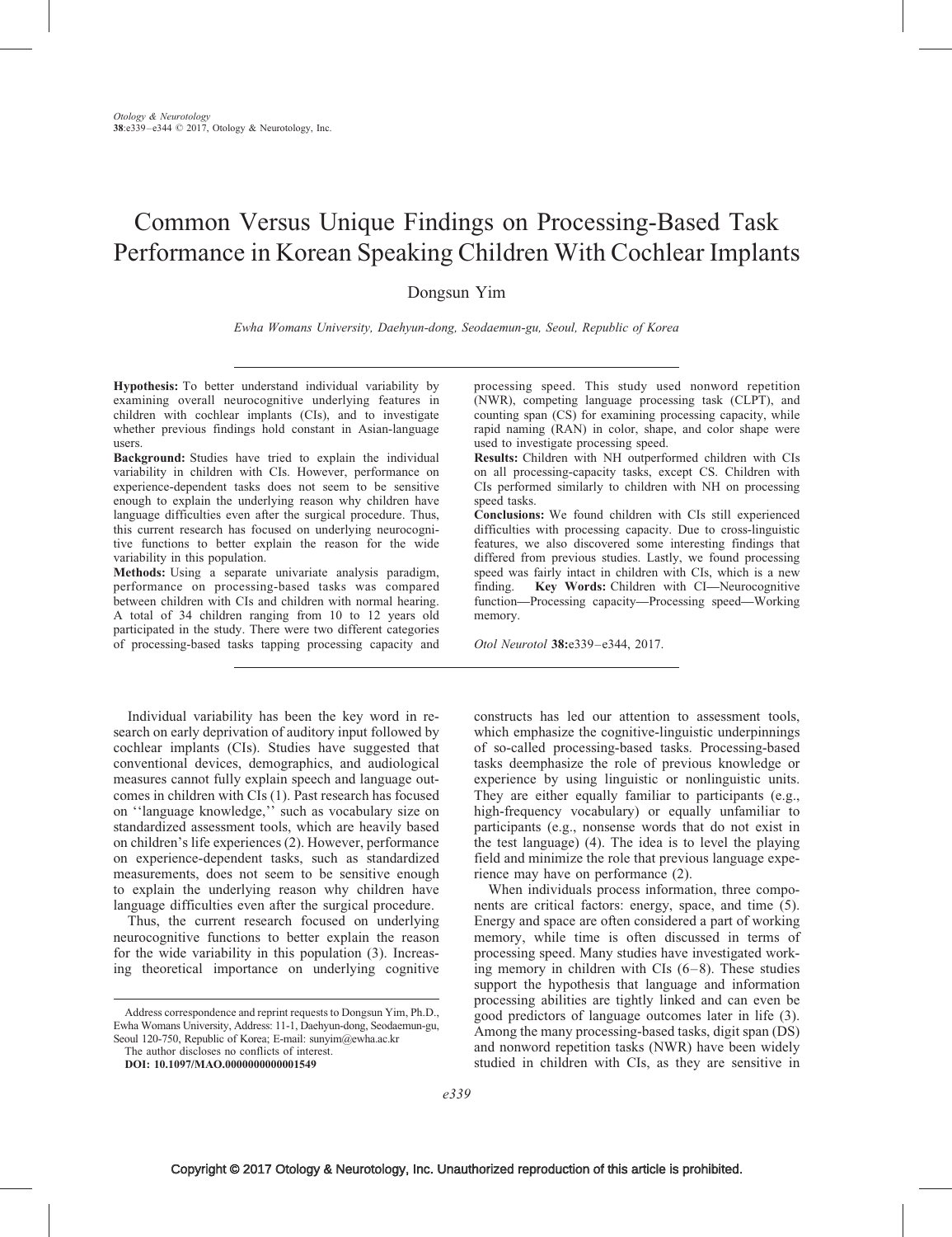identifying children at high risk for poor performance  $(6,7,9)$ .

Recent research findings suggest that children with CIs lack in working memory span, yet these findings are solely based on specific tasks, such as NWR or DS. For example, Pisoni et al. [\(3\)](#page-5-0) examined DS and verbal rehearsal speed in children with CIs. The study found these children still performed lower than normal hearing children, even 10 years after implantation. Other studies have concluded that even though children with CIs have made rapid and remarkable progress in their abilities to learn spoken language, they still fell one standard deviation (SD) behind their age-matched peers with normal hearing (NH) on processing-based tasks [\(1,10\)](#page-5-0). As seen above, while many studies have investigated working memory in children with CIs, there are a limited number of studies examining both working memory and processing speed within the same participants.

Thus, in this study, we examine how children with CIs perform on a range of processing-based measures. These measures are widely used in literature identifying language impairment and making comparisons to children with NH. Additionally, both working memory and processing-speed tasks are used to measure children with CIs' information processing abilities. These measurements are compared with those of children with NH. As mentioned above, processing limitations can be considered from the perspectives of memory and time per se, and both these limitations are not identical; rather, they are separable [\(11\)](#page-5-0). Thus, to accurately identify the reason for individual variability in children with CIs, it is important to test both working memory and processing speed on a range of processing-based tasks.

For this study, we focused on processing abilities in children with CIs. The processing-based working memory tasks are NWR, competing language processing task (CLPT), and counting span (CS). The processing-speed tasks are rapid naming (RAN) in color, shape, and colorshape.

The first research question concerned finding whether children with CIs perform similarly to children with NH on a range of processing-based tasks. It is expected that since tasks are all processing-based tasks, children with NH may outperform on all tasks. However, from a theoretical standpoint, processing speed and working memory are different systems. Thus, children with CIs may perform differently depending on the task type, as compared with children with NH.

The second research question concerned examining whether findings were in line with previous literature. For example, NWR and DS are known to be accurate identifiers and have clinical usefulness in the assessment of children with CIs [\(12\)](#page-5-0). However, most of these studies were conducted using English-speaking children, and results could vary in Asian-speaking children with CIs. Variation is possible because NWR and DS are influenced by socioeconomic status, age, and culture [\(13,14\)](#page-5-0). For example, a study found that NWR in Mandarin was not sensitive to identify language impairment in children,

which was different from findings in English-speaking children [\(15\).](#page-5-0) Thus, we may find different results from previous studies due to the test and participants' language being Korean.

## MATERIALS AND METHOD

Children with CIs met the following criteria: 1) having received cochlear implants before the age of 4; 2) having used CIs for a minimum of 1 year; 3) having a nonverbal intelligence quotient (IQ) was 85 or greater, as measured by the Korean Kaufman Assessment Battery for Children [\(16\)](#page-5-0); 4) not having any additional disorder. Parents provided information about their children's age of implantation (AOI) and duration of implantation (DOI). Table 1 shows the demographic information for participant children with CIs.

Children with NH were age-matched with the children with CIs  $(\pm 5 \text{ mo})$  and were typically developing. Children with NH met the following criteria: 1) having passed a hearing screening test (pure tone presented at 20 dB at 1, 2, 4 kHz); 2) having a nonverbal IQ of 85 or greater, 3) not having any history of hearing loss, speech impairment, or cognitive or motor disorder.

This study tested a total of 34 children: 17 children with CIs (mean age = 133 mo,  $SD = 11$  mo,  $AOI = 59.1$  $DOI = 98.1$ ) and 17 children with NH (mean age = 136 mo,  $SD = 16$  mo). Their ages ranged from 10 to 12 years old. The mean nonverbal IQ for the children with CIs was  $111.2$  (SD = 11.6), and the mean for the children with NH was  $115.8$  (SD = 11.1). There were no significant differences between the two groups in terms of age and nonverbal IQ.

TABLE 1. Demographic characteristics of children with cochlear implants

| Patient<br>No. | Age<br>$(in \, mo)$ | Age of CI<br>Implantation<br>$(in \, mo)$ | Duration of<br>Implantation<br>$(in \, mo)$ | Communication<br>Mode |  |
|----------------|---------------------|-------------------------------------------|---------------------------------------------|-----------------------|--|
| 1              | 138                 | 40                                        | 98                                          | Oral                  |  |
| $\overline{2}$ | 134                 | 33                                        | 101                                         | Oral                  |  |
| 3              | 124                 | 22                                        | 102                                         | Oral                  |  |
| $\overline{4}$ | 125                 | 22                                        | 103                                         | Total                 |  |
| 5              | 128                 | 40                                        | 88                                          | Total                 |  |
| 6              | 134                 | 37                                        | 97                                          | Oral                  |  |
| 7              | 113                 | 30                                        | 83                                          | Oral                  |  |
| 8              | 143                 | 66                                        | 77                                          | Total                 |  |
| 9              | 130                 | 16                                        | 114                                         | Oral                  |  |
| 10             | 157                 | 48                                        | 109                                         | Oral                  |  |
| 11             | 136                 | 22                                        | 114                                         | Oral                  |  |
| 12             | 144                 | 60                                        | 84                                          | Total                 |  |
| 13             | 114                 | 36                                        | 78                                          | Oral                  |  |
| 14             | 118                 | 18                                        | 100                                         | Oral                  |  |
| 15             | 149                 | 48                                        | 101                                         | Oral                  |  |
| 16             | 152                 | 60                                        | 92                                          | Oral                  |  |
| 17             | 176                 | 48                                        | 128                                         | Oral                  |  |

 $Total = accepting sign language with dominant use of oral$ language. CI indicates cochlear implant.

Otology & Neurotology, Vol. 38, No. 9, 2017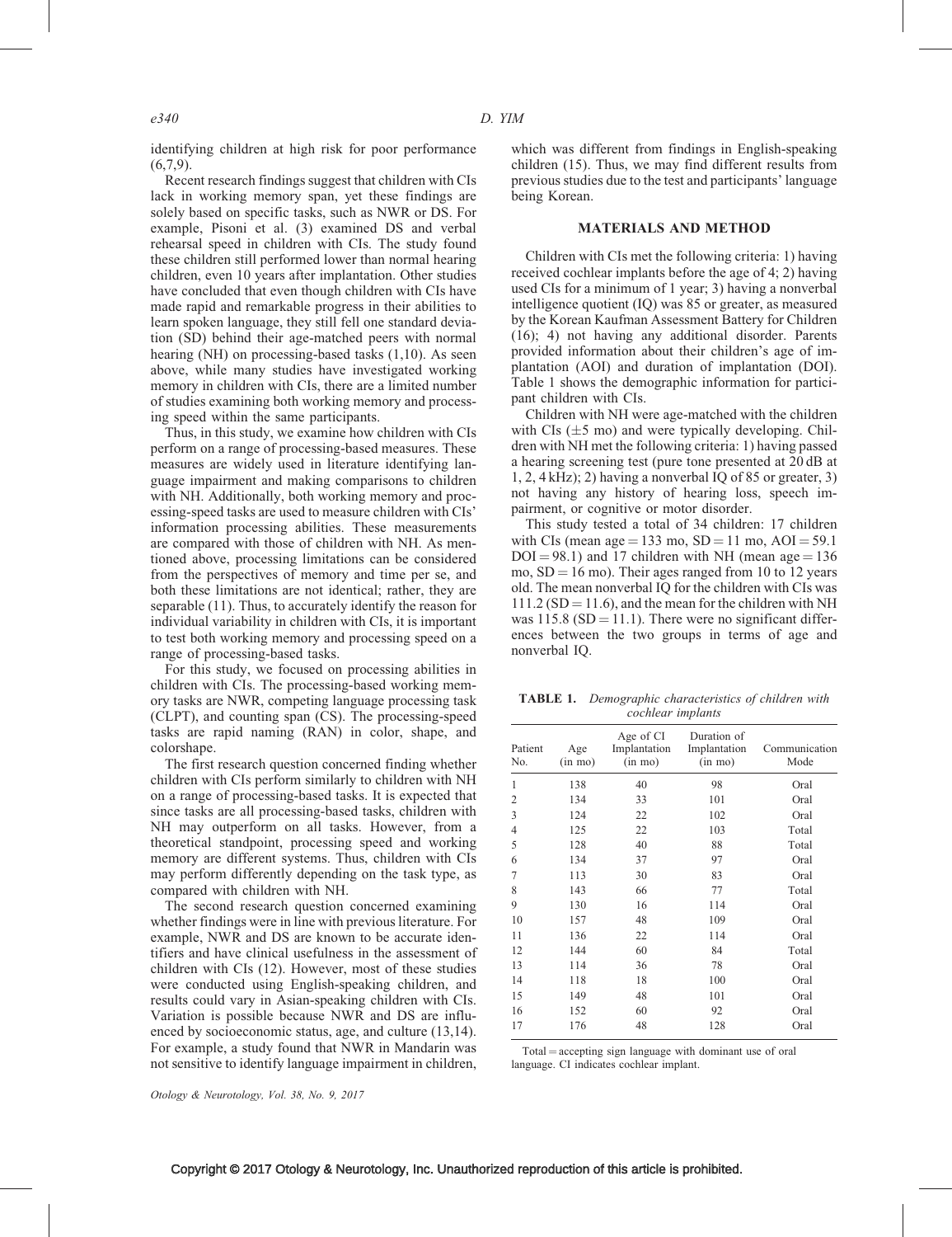#### Nonword Repetition (NWR)

The NWR task used in a previous study was used for this study [\(17,18\)](#page-5-0). A native Korean speaker recorded the 20 nonwords onto a minidisk. Each child was tested individually in a quiet room. The task was administered via free-field speakers. The child was told that he or she would hear some ''made-up words'' and was asked to listen carefully and repeat them exactly as they were heard. The two practice items were presented before the test began. A trial was repeated once if the child's response was incorrect. No feedback was given on test items, but encouragement was given as required. Each experimental item was presented only once. The nonwords were presented in order of increasing difficulty (all 2-syllable nonwords, followed by 3-syllable nonwords, etc.). All responses were recorded verbatim and an audio was recorded for later transcription. The dependent variable for NWR was the accuracy at the phoneme level.

# Competing Language Processing Task (CLPT)

Children were instructed to recall the sentence-final word in a series of sentences after judging the true validity of each sentence. The task had six conditions, with two groups of sentences at each condition. The number of sentences in a group ranged from 1-to-6 across conditions, for a total of 42 test sentences. Thus, there was one sentence in condition 1, two sentences in condition 2, and so forth. Each sentence was three words long and contained vocabulary designed for all children to understand.

For example, at the second level, children would hear ''Pumpkins are purple.'' They would then be instructed to answer ''yes'' or ''no'' regarding the truth of the sentence. Children would then hear ''Buses have wheels,'' and again make a yes/no judgment. Children would then be asked to recall the two last word of each sentence (purple, wheels). The yes/no judgments were used to ensure that the task required online processing, as well as recall. This task was developed as the Korean version to an English version used in a previous study [\(19,20\).](#page-5-0) For the Korean version, sentences followed a strict word order of "subject  $+$ object  $+$  verb." Thus, the last word to recall was a verb instead of an adjective/noun, as in the English version. The responses to CLPT were scored as percentage correct for comprehension (yes/no answers) and recall (word recall). The order of word recall did not have to match the sequence of sentence presentation.

## Counting Span

Children were tested individually, in a quiet room, and by a trained experimenter. To complete the task, children sat in front of the computer, beside the experimenter, and viewed a series of white screens. Each screen contained three-to-seven target dots, colored green, and twice as many distracter dots, colored yellow. The dots were ovalshaped and approximately 2 cm high  $\times$  1.25 cm wide. To limit subvocal rehearsal, children were instructed to

count the number of green dots on the screen aloud in Korean, pointing to each dot as it was counted. They were also told that at the end of a set of screens, they would be asked to recall aloud in Korean the number of green dots they counted on each screen in the group. The end of the set was signaled by a screen with an image of a stoplight on it. Children were told they could recall the numbers in any order.

Children first completed two practice sets; each practice set contained two screens of dots. During the practice sets, the experimenter assisted children as necessary to ensure that they understood the task. Once the practice sets were completed, children were told they would begin the experimental task and the experimenter would no longer be able to help them.

The 15 experimental sets consisted of three sets at each of the five levels, presented in increasing order of difficulty. Each level contained one-to-five screens to be recalled. Every child completed all levels, regardless of his or her performance. During the task, the experimenter advanced to the next screen of dots as quickly as possible to discourage a child from silently rehearsing previous screens. The examiner recorded both the number of dots a child counted on each screen and the numbers recalled at the end of the group, in the order that they were recalled. Unlike Case et al.'s [\(21\)](#page-5-0) administration, children were not timed in any portion of this task, as the variable of interest was not counting efficiency.

#### Rapid Naming

Children were to name all items from left-to-right, and were asked to label its shape (circle, triangle, square, or star), color (yellow, red, green, or blue), and then shape plus color (e.g., red circle). A total of 36 items were outlined into six stimuli in each row. All test procedures were executed after the practice session. Their error rates and response times were measured.

#### Procedure

Trained research assistants tested the children with NH and CIs at the Child Language Laboratory in Ewha Women's University. Both groups of children were tested in two phases: screening and experimental. The assistants administered the children with NH a nonverbal IQ test and a brief, pure-tone hearing test for screening. This screening process ensured that children were within the normal range. Nonverbal IQ had to be at least 85 for both groups. All children went through screening tests before undertaking the experimental tasks.

# **RESULTS**

A separate univariate analysis was used to compare the two groups on processing capacity via three experimental tasks. Children with CIs performed significantly poorer  $(M = 47.18, SD = 10.22)$  than children with NH  $(M = 72.94, SD = 47.18)$  on NWR  $(F [1, 32] = 54.55,$  $p < 0.05$ ). Additionally, children with NH outperformed

Otology & Neurotology, Vol. 38, No. 9, 2017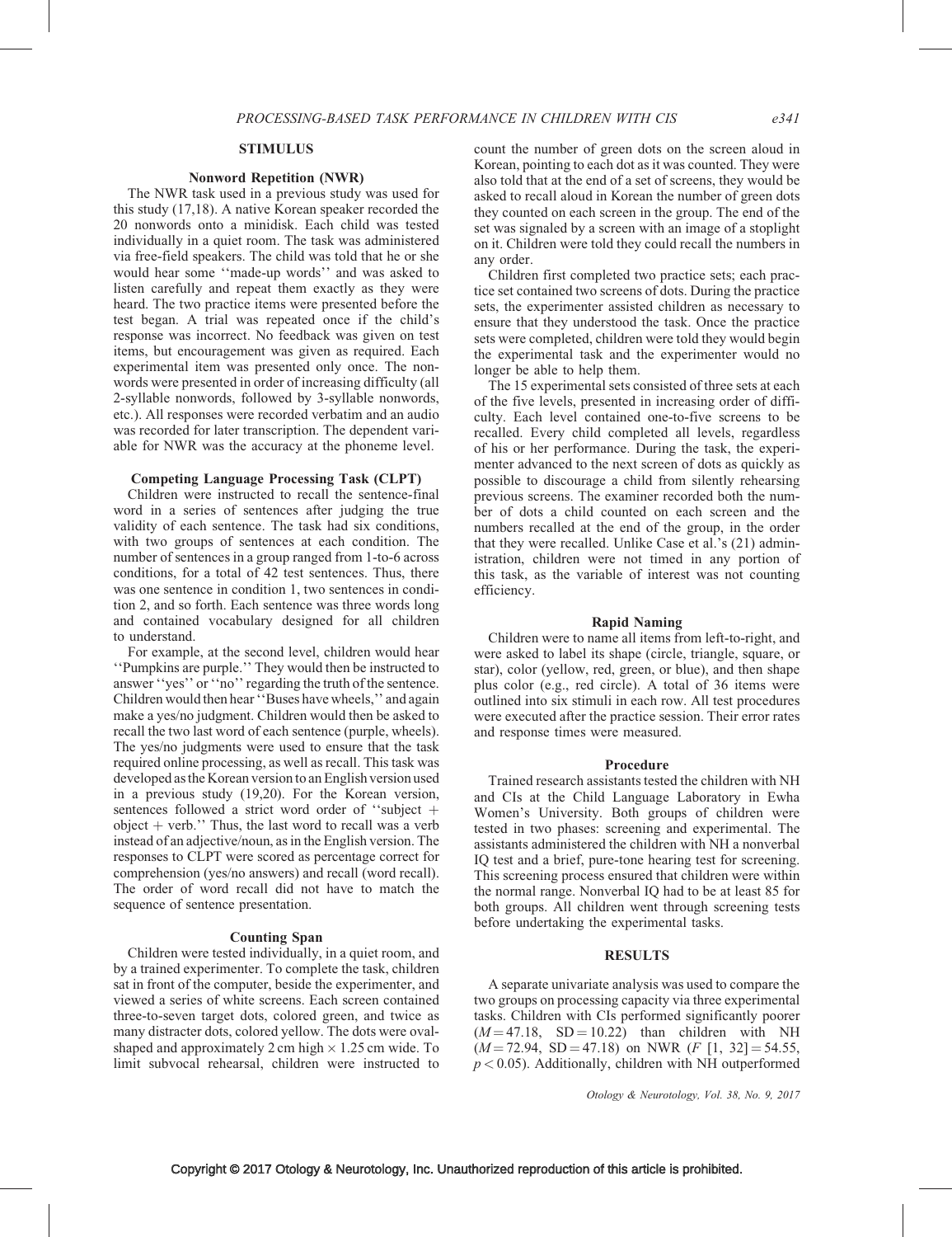on CLPT accuracy  $(F [1, 32] = 16.23, p < 0.05)$ , where the mean accuracy of children with CIs was 31.92  $(SD = 20.3)$  and the mean accuracy of children with NH was  $54.76$  (SD = 12.07). Children with NH also outperformed on comprehension  $(F [1, 32] = 22.39,$  $p < 0.05$ ), where the mean accuracy of children with NH was  $95.64$  (SD = 3.85), and that of children with CIs was  $78.69$  (SD = 14.23). However, both groups performed similarly on CS  $(F [1, 32] = 0.008,$  $p > 0.05$ ), where children with NH scored 74.86  $(SD = 11.4)$  and children with CI scored 75.26  $(SD = 13.8)$ . See Figure 1 for the data results. Figure 1 indicates the results (accurate scores/total number of items  $\times$  100) for NWR, CLPT, and CS.

For the analysis of processing speed, RAN in three conditions was analyzed by a multivariate analysis. The analysis found no significant difference between groups on all three tasks (see Fig. 2). Children with CIs showed a mean response time (RT in ms) of  $26.1$  (SD = 7.67). Children with NH showed RT of  $23.0$  (SD =  $3.08$ ) on RAN color (F [1, 23] = 2.48,  $p > 0.05$ ). Additionally, the mean RT of children with CIs on RAN shape was 26.32  $(SD = 10.85)$  and 22.82  $(SD = 5.18)$ , while in children with NH, it was  $(F [1, 23] = 1.43, p > 0.05)$ . Finally, for RAN color and shape, children with CIs  $(M = 70.96$ ,  $SD = 18.9$ ) performed similarly to children with NH  $(M = 61.96, SD = 8.78)$   $(F [1, 23] = 3.18, p > 0.05)$ . Table 2 shows the descriptive statistics on all experimental tasks between the two groups.

#### DISCUSSION

This study examined how children with CIs perform on a range of processing-based tasks that emphasize processing capacity and processing speed, as compared with children with NH. The results showed that children with CIs still performed poorly on processing capacity tasks, which was measured by NWR and CLPT, compared with children with NH. These findings are similar to previous literature that found children with CIs still lag behind on verbal short-term memory, as measured by DS task and NWR [\(1,3,7,10\)](#page-5-0). However, there has not been a study in which the CLPT task was used for this population. It has been found that when children have language impairment (e.g., children with specific language impairment) they perform as well as typically-developing children on CLPT comprehension, but poorly on CLPT accuracy. Recall that CLPT comprehension requires listening to a sentence and then decide whether the sentence makes sense. Thus, to do well on this task, children were to understand the sentence well enough while holding the last word of each sentence. Previous findings confirmed that children with language impairment only had difficulty with capacity, in terms of holding the last words of sentences in their memory with no difficulties on processing information on CLPT (i.e., listen to the sentence, make a decision on the veracity of the sentence, and say ''yes'' or ''no'' to the question). However, our findings showed that children with CIs have difficulty both with processing information, as well as holding the information in their memory.

Different from English-based literature, children with CIs performed similarly to children with NH on CS. Recall that the NWR and CS can be influenced by other factors, and thus Korean-speaking children may show different results compared with English-speaking children due to the phonotactic complexity of the language [\(15\)](#page-5-0) and the weight of information that the numbers carry



FIG. 1. Processing capacity performance by group. Children with NH outperformed compared with children with CI on NWR (F [1,  $32$ ] = 54.55,  $p < 0.05$ ) and on CLPT accuracy (F[1, 32] = 16.23,  $p < 0.05$ ). However, children with CI performed similarly to children with NH on CS ( $F[1, 32] = 0.008$ ,  $p > 0.05$ ). Y-bar indicates percent accuracy. CI indicates cochlear implant; CLPT, competing language processing task; CS, counting span; NH, normal hearing; NWR, nonword repetition.

Otology & Neurotology, Vol. 38, No. 9, 2017

## Copyright © 2017 Otology & Neurotology, Inc. Unauthorized reproduction of this article is prohibited.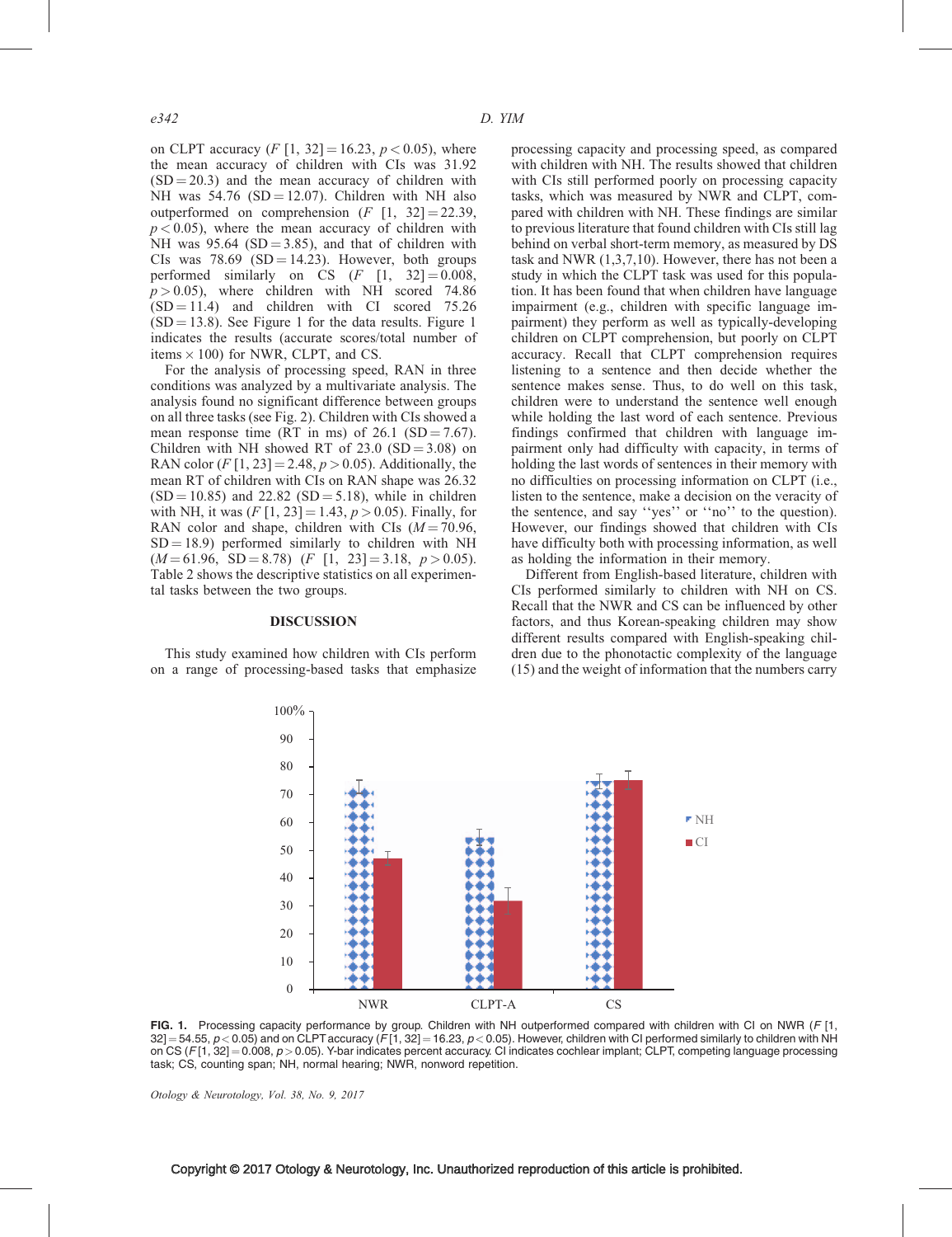

FIG. 2. Processing speed performance by group. There were no significant differences between groups on all three tasks: color (F  $[1, 23] = 2.48$ ,  $p > 0.05$ ; shape  $(F [1, 23] = 1.43, p > 0.05)$ ; color and shape (F [1, 23] = 3.18,  $p > 0.05$ ). Y-bar indicates ms.

in the tested language [\(14\)](#page-5-0). In English, digits can be labeled or named as ''one, two, three, four, and five.'' These words contain not only name of numbers (e.g., if the child sees the symbols  $\lq$  1, 2, 3," they say them as ''one, two, three''), but they also convey the meaning of the amount of an object. We call this ''counting'' (e.g., one book versus two books). Thus, ''one'' or ''two'' has same format for naming the digits and for counting. In contrast, in Korean, if the child sees ''1, 2, 3,'' they will say them as "*il, eei, sam*," which does not contain the meaning of the amount of something. Rather, it just labels the digits. If the child has to convey the meaning of the amount of an object like with ''one book,'' then the child would say "hana," and "two books" would be "dool." Thus, Korean has different methods for naming the digits and counting the digits. In our study, we used the digit span with the naming format, which does not contain the counting meaning of ''il, eei, sam.'' Using this format may have made the working memory load of the task slightly different than the English version. Thus, this may be the reason why it was easy for children with CIs to process that information, leading to no difference between the two groups. Thus, it is important to know that tasks measuring working memory can be sensitive in one language, but not in another language. The data results nevertheless showed that their performance was not at the ceiling level. For future study, it would be

worth testing the two Korean versions of the digit span to provide evidence of whether there are notable differences with working memory load.

Interestingly, we found no group difference between children with CIs and children with NH on processing time measured by RAN. Recall that Leonard et al. [\(11\)](#page-5-0) found that information processing time and memory can have separable factors. This study's results confirmed those previous findings; i.e., the relationship among different types of processing can contribute differently when understanding individual variabilities.

This study examined children with one visit. This was limiting, as documenting children's overall performance at several different time points can elaborate on whether underlying processing skills change in the target population. For instance, when children with CIs were compared with children with NH over 1 year, Yim [\(22\)](#page-5-0) found that even though children with CIs performed poorly on year 1, they caught up by year 2 on working-memory task. Thus, with enough time of exposure, there may be room for children to grow on a certain area of underlying processing. Additionally, a future study with a larger number of children for comparing groups with CIs whose language skills are good versus poor is warranted. A comparison of these groups may allow us to more directly answer whether the language skills are explained by a variance in processing measurements.

Based on the study results, we can infer when professionals provide support for children with CIs, supporting capacity rather than speed is what is best for efficient processing of information. This study used the two tasks of NWR and CLPT. We found that listening to either a linguistic or nonlinguistic sound and repeating those sounds may be a good exercise to work on for this population. Additionally, children with CIs showed difficulties with not only processing capacity, but also with processing information on CLPT. These results may be due to the inefficient allocation of the resource for processing and storing information at the same time. However, participants were good at processing speed, yet poor on memory. Based on these results, participants must have used too much energy on storing information while processing the sentence. Thus, emphasizing the memory space will free up the energy for storage and eventually balance their resources. This notion is critical for this population because children daily listen to

TABLE 2. Descriptive statistics on experimental tasks by group

|    | NWR $(\%)$    | CLPT-C $(%)$  | CLPT-A $(%)$  | CS(%)        | $RAN-C$ (ms) | $RAN-S$ (ms)  | $RAN-CS$ (ms) |
|----|---------------|---------------|---------------|--------------|--------------|---------------|---------------|
| NH | 72.94 (10.11) | 95.64 (3.85)  | 54.76 (12.07) | 74.86 (11.4) | 23.0(3.08)   | 22.82 (5.18)  | 61.94 (8.78)  |
| CI | 47.18 (10.22) | 78.69 (14.23) | 31.92(20.3)   | 75.26 (13.8) | 26.16 (7.67) | 26.32 (10.85) | 70.96 (18.90) |

CLPT-A indicates accuracy score on competing language processing task, accurate number of words recalled/total number of items  $\times$  100; CLPT-C, comprehension score on competing language processing task, accurate score/total number of items 100; CS, counting span, accurate number of items recalled/total number of items  $\times$  100; NWR, nonword repetition, accurate number of phoneme produced/total number of consonants × 100; RAN-C, rapid automated naming–color; RAN-CS, rapid automated naming–colorshape; RAN-S, rapid automated naming– shape.

Standard deviations are indicated in parentheses.

Otology & Neurotology, Vol. 38, No. 9, 2017